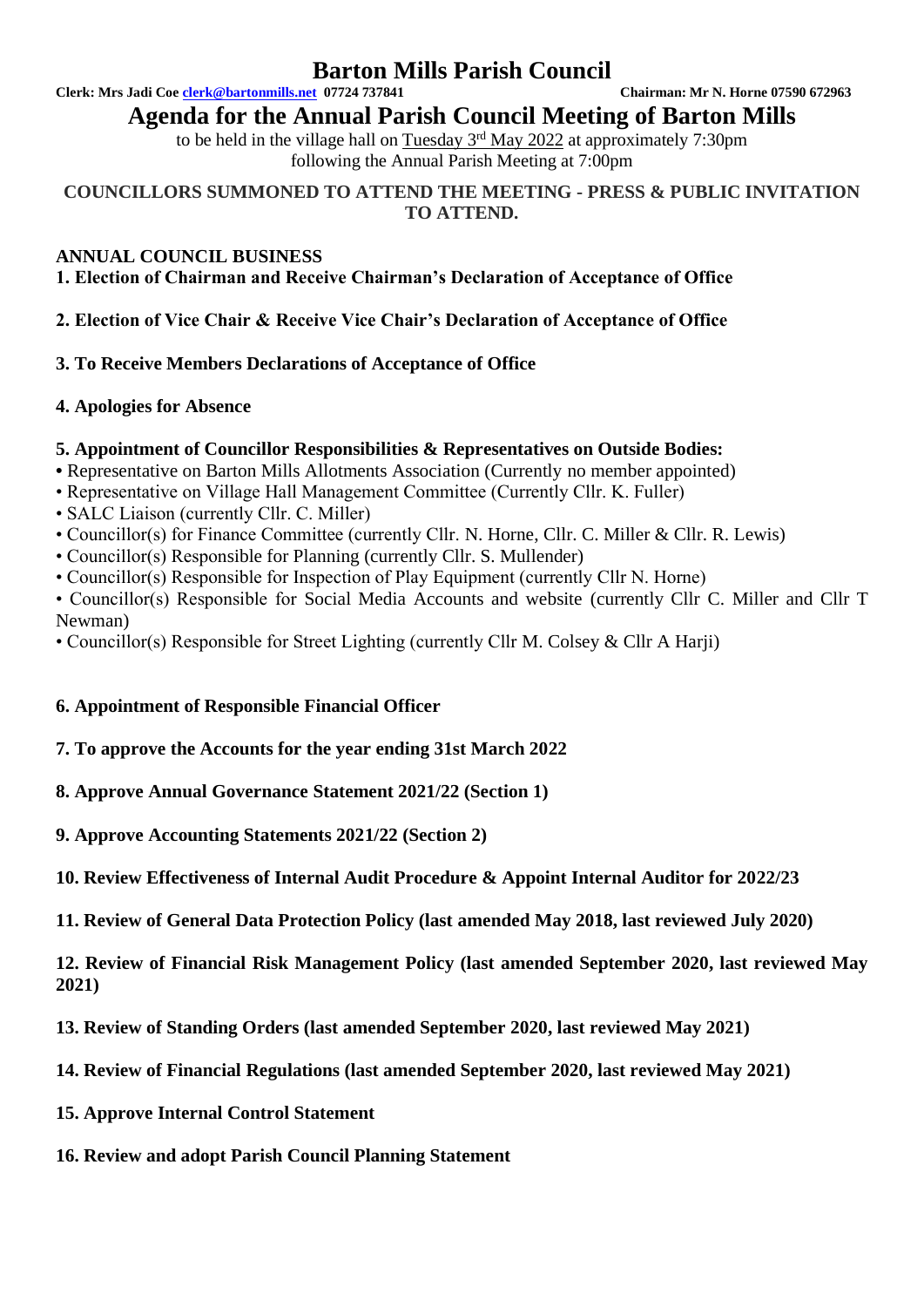# **Barton Mills Parish Council**

#### **Public Forum:**

**The public are Members of the public may, before the start of the meeting, make a statement or ask a question (not statutory part of the meeting). The Chairman will report on any statements or questions from members of the public that cannot attend the meeting remotely.**

#### **1. Accept and receive apologies for absence**

## **2. Declarations of members interests**

To receive disclosures of personal and prejudicial interests on matters to be considered at the meeting.

#### **3. Minutes**

To approve the minutes of the Parish Council Meeting dated 5<sup>th</sup> April 2022.

#### **4. Police reports**

#### **5. County and District Councillors report**

#### **6. Planning and Environment**

**General & For Consideration:**

None

**Tree Applications (for information only):**

None

#### **Applications awaiting West Suffolk decision and pending appeals:**

DC/22/0222/ADV – one internally illuminated totem sign at Barton Mills Service Station, IP28 6AE (*pending at 26.4.22)*

DC/21/2368/HH – two storey side extension including first floor extension above existing garage at 3 Cricket View, Barton Mills, IP28 7FA (*pending at 26.4.22)*

DC/22/0021/HH – a. two storey front extension; b. two storey side extension; c. one and half storey side and rear extensions; (following demolition of existing side extension and garage) d. first floor balcony to the side elevation; e. two bay cart lodge with first floor room at The Croft Mildenhall Road Barton Mills IP28 6BD (*pending at 26.4.22)*

DC/21/2285/FUL – 15 dwellings with associated landscaping, highways and engineering works at land used for car boot sale, Newmarket Road, Barton Mills (*pending at 26.4.22)*

## **Decided/approved (for information only):**

DC/22/0183/HH – part garage conversion to habitable room and modifications to existing doors and windows and detached greenhouse at Lord Mayors Cottage, 53 The Street, Barton Mills, IP28 6AA (approved 14.4.22*)* DC/22/0184/LB – part garage conversion to habitable room and modifications to existing doors and windows and detached greenhouse at Lord Mayors Cottage, 53 The Street, Barton Mills, IP28 6AA (approved 14.4.22)

## **7 Neighbourhood Plan**

## **8. Clerk's Report, Matters Arising from the Minutes of the Last Meeting and Correspondence**

Clerks report and to consider any items of correspondence which require a response from the Parish Council.

## **9. Parish Matters**

- 1. Update on exception site at Newmarket Road update
- 2. Maintenance of Assets
	- A Lighting,
	- B Play park
- 3. SID incl rota
- 4. Clean for the Queen weekend
- 5. The Queens Platinum Jubilee Weekend